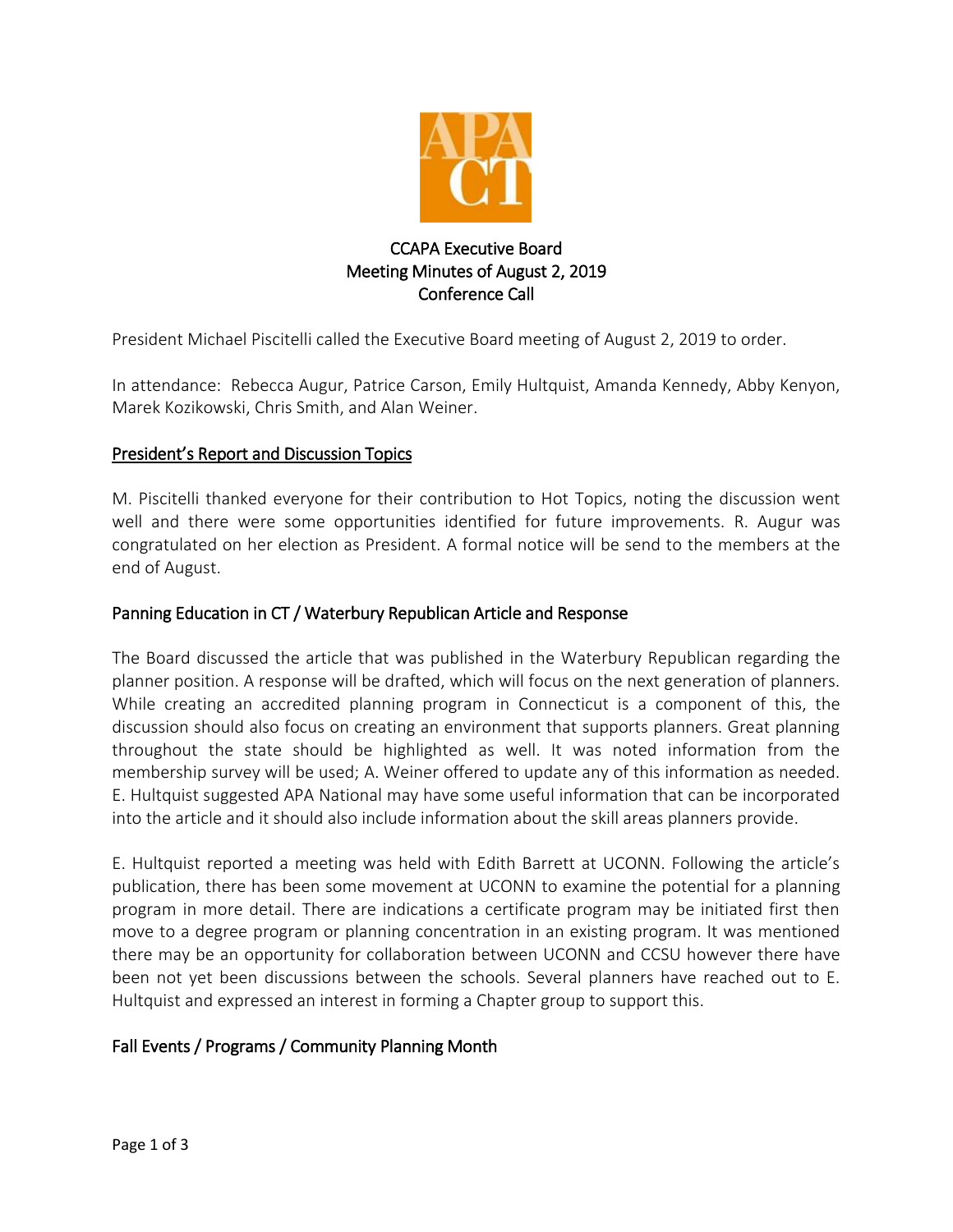M. Piscitelli, R. Augur and D. Sorrentino met with the Rhode Island and Massachusetts Chapters to discuss SNEAPA. The conference held in Providence was less expensive in its entirety than the facility and food costs in Hartford alone. Opportunities for collaboration with other New England Chapters and financial stability moving forward were discussed.

The Board discussed Community Planning Month and program ideas. It was noted there will be an Art of Planning event coming up. It was suggested the Board may want to follow up with the Start with Planning initiative and highlight plans and projects underway in the state. It was noted the CCM event in October may be an opportunity to do this. A. Kennedy will poll local planners about projects. E. Hultquist noted APA National has great resources for Community Planning Month. It was also suggested an update regarding the college planning program could be provided if there has been movement, or a community conversation could be convened to discuss a planning program.

## Treasurer's Report

The draft budget documents were posted on Base Camp. It was noted there is \$44,900 in revenue and \$37,000 in expenses so far. The travel line item in expenses has come in higher than was budgeted; adjustments may be needed to cover attendance at the Policy Conference later in the year. M. Piscitelli will look into this. The budget will be adopted by e-vote in mid-September.

#### Committee Updates

#### Communications

R. Augur and A. Kennedy and working together to start the transition as A. Kennedy will be taking over as Chair. A new edition for the magazine is coming out on bike and pedestrian planning. After September, A. Kennedy will manage the magazine. Efforts will be made to recruit members to serve on the Committee. A work plan for the next few months will be developed once volunteers are selected. It was noted major media outlets should be included on the magazine eblast.

#### Program/PDO

M. Piscitelli reported J. Davies is working to finalize the venue for the Art of Planning event in September. Options include the Suffield Country Club, Brignole Vineyard, and Union Street Tavern.

#### Membership

There was nothing to report.

#### Government Relations